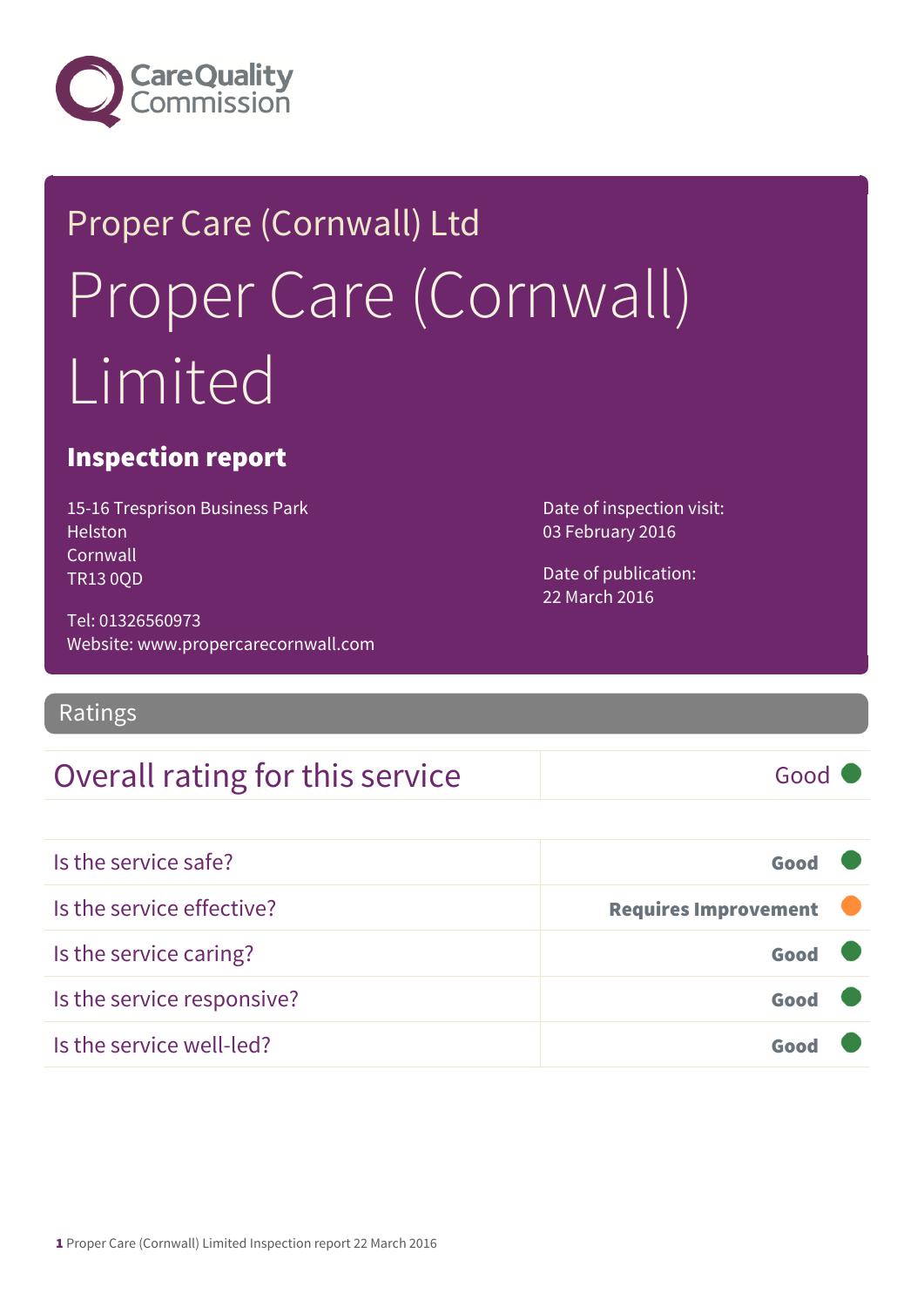#### Overall summary

The inspection took place on 3 February 2016 and was announced in accordance with our current methodology for inspecting domiciliary care services. Proper Care provides personal care to approximately 100 predominantly elderly people who live in their own homes in the West of Cornwall. The service was previously inspected on 7 and 14 May 2014 when it was found to be fully compliant with the regulations. There was a registered manager in post. A registered manager is a person who has registered with the Care Quality Commission to manage the service. Like registered providers, they are 'registered persons'. Registered persons have legal responsibility for meeting the requirements in the Health and Social Care Act and associated Regulations about how the service is run.

Before the inspection we sent out a survey to a random selection of 50 people who used the service. Everyone who responded to our survey and all of the people who we spoke with during our inspection told us they felt safe with, and were well cared for by their staff from Proper Care. Comments received from people and their relatives included; "I definitely feel safe with my care staff", "They are absolutely delightful" and, The staff are always lovely. [My relative] gets on really well with them."

People told us they received a schedule of planned care visits each week which included details of the times of all visits and the names of the staff who would be visiting. People said this information was normally accurate, that staff arrived on time and stayed for the full planned care visit. People's comments included; "Very, very occasionally they are late", "They are never late they come when they say they will" and, "They are normally on time and will let me know if they are going to be late. Basically they are on time or I get a call." We examined staff visit schedules and daily care records. We found staff were provided with appropriate amounts of travel time between consecutive care visits and provided care visits of the planned length. Staff told us, "We do get travel time", "There is enough time during visits, you do not feel you have to rush people" and, "I definitely have enough time to talk. I can stay and have a cup of tea and a chat with people, I love all the stories people tell you."

Proper Care had appropriate procedures in place to protect people from abuse and avoidable harm. Staff understood local safeguarding procedures and people's care plans included detailed risk assessments. These assessments provided staff with detailed guidance on the actions they must take to protect people from each identified risk. The service's recruitment procedures ware robust and necessary staff preemployment checks had been completed.

The training needs of the staff team had not been met. Before our inspection the provider's quality assurance systems had identified this area of concern. As a result the service's training and induction systems had been reviewed. It was planned that in future all staff would receive appropriate regular training to help ensure they had the skills necessary to meet people's care needs.

There were sufficient numbers of staff available to meet people's assessed needs and care staff received regular supervision from managers and senior care staff. The service's on call management arrangements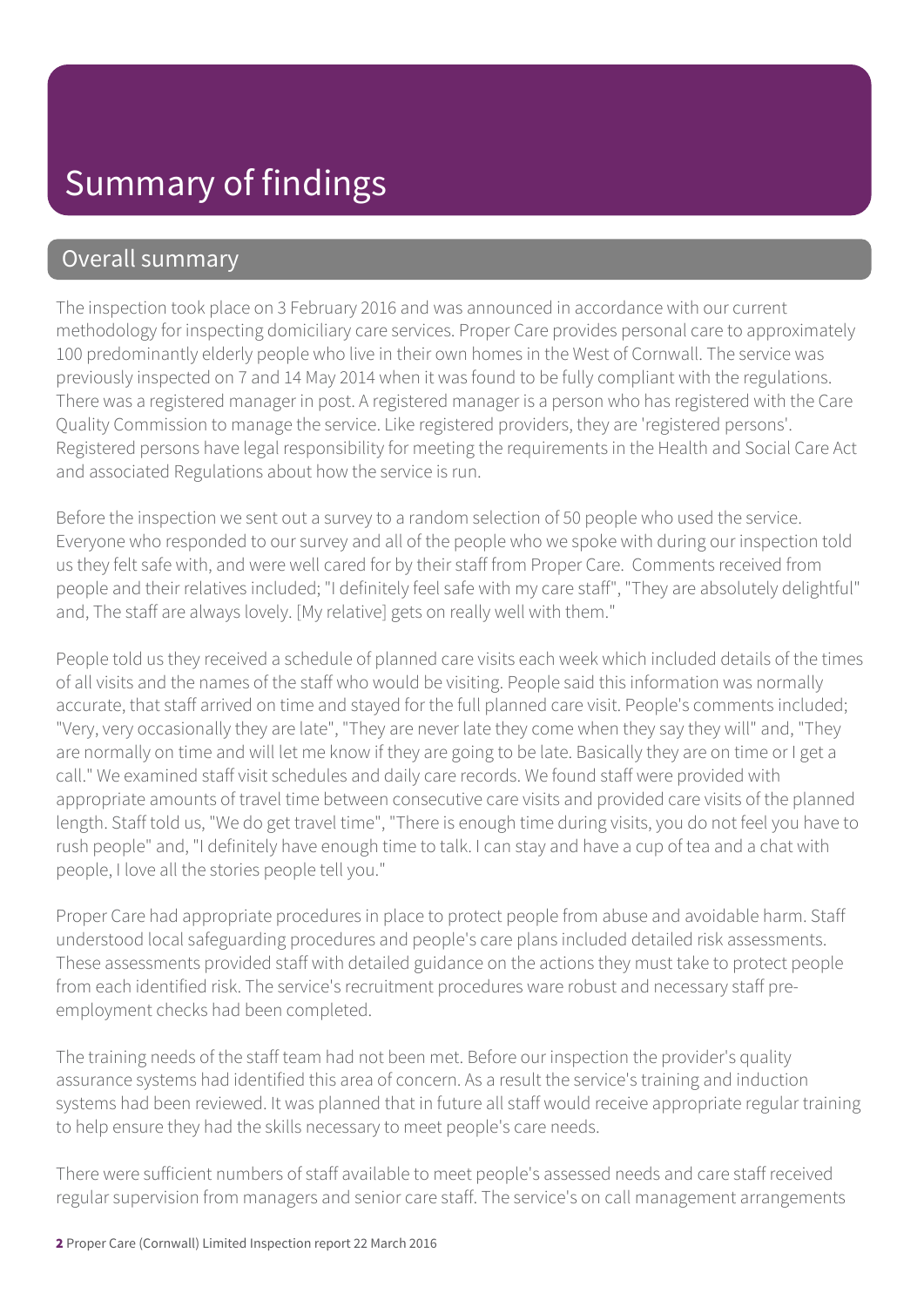were effective and staff told us, "I know I can phone up at any time and they will answer, I think they [managers] do an absolutely fantastic job."

People told us, "I see the same staff regularly, I get on with them" and staff visit schedules showed people regularly received care from a consistent small staff team who they knew well. In addition, office staff knew people well and understood their care needs and individual preferences.

People's care plans were detailed and informative. They provided staff with sufficient information to enable them to meet people's care needs. Care plans were based on information gathered during assessment visits completed prior to the initial care visit by one of the service's managers. All of the care pans we reviewed had been regularly reviewed and updated to ensure they accurately reflected people's current care and support needs.

Many people told us they would recommend Proper Care to others and commented, "I mean it sincerely, they are very good. I have recommended them to my friends and family", "I would give them ten out of ten" and, "I have recommended them to other people I know." Where complaints had been received these were resolved promptly and to the complainants satisfaction.

The staff team were well motivated and supported by the registered manager. Staff comments in relation to the service's managers included; "They are so approachable and helpful, you never feel silly when you ask questions", "They have been amazingly supportive" and, "The managers are brilliant, so easy to talk to." Managers valued and respected the staff team and each Friday cakes and other treats were provided for staff when they visited the office to collect their rotas. These visits provided an informal opportunity for care staff to share information with managers and this was highly valued by the registered manager who told us, "the more time staff spend here, the more info we get so we have more of a feel for what is happening out there."

The size of the service had significantly reduced since our previous inspection as a result of changes to local commissioning practices and difficulties retaining and recruiting staff. These difficult challenges had been well managed and the service had acted appropriately to ensure people's care needs were met.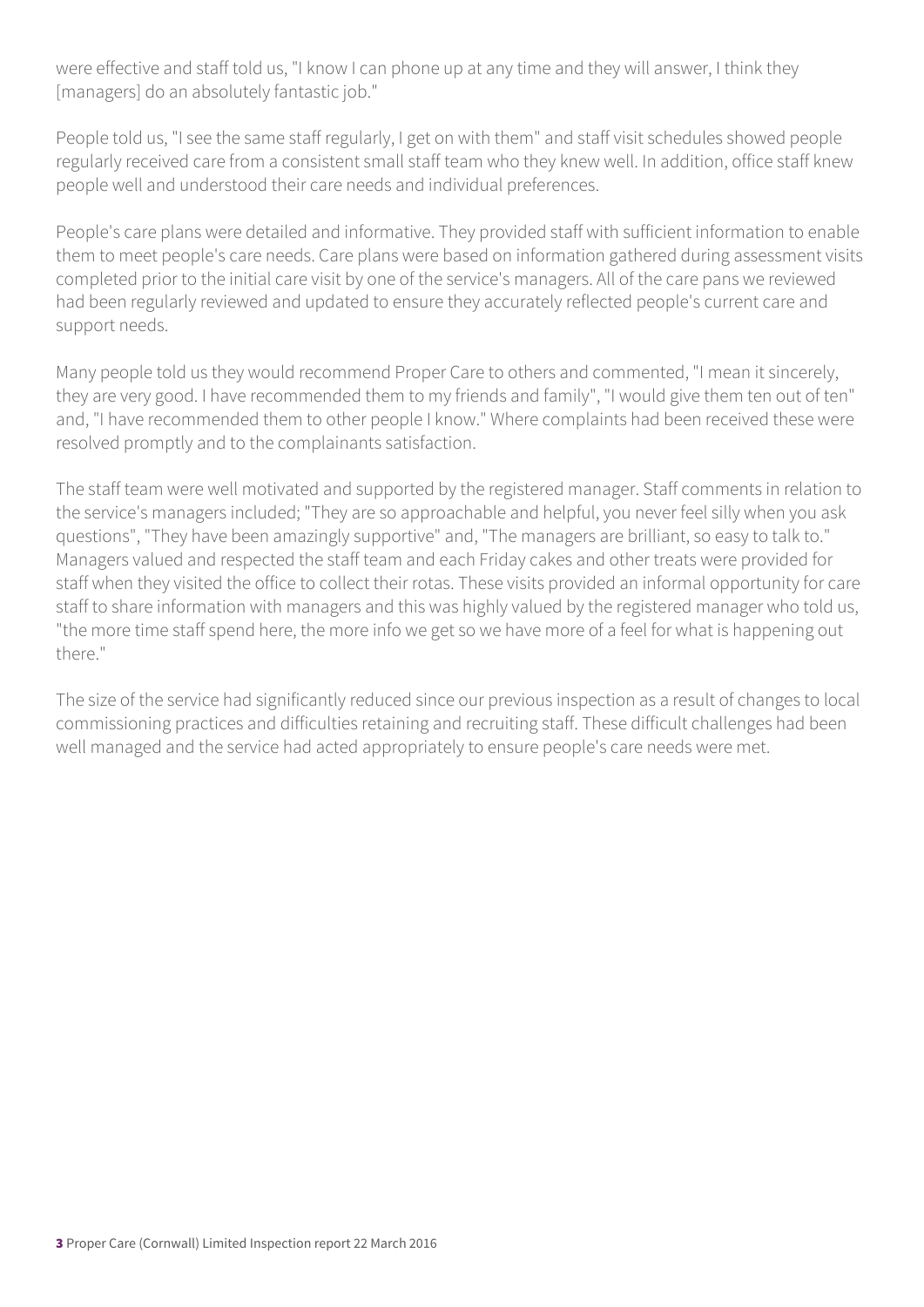#### The five questions we ask about services and what we found

We always ask the following five questions of services.

| Is the service safe?<br>The service was safe. There were sufficient staff available to meet<br>people assessed care needs.<br>Recruitment procedures were safe and staff understood both the<br>providers and local authority's procedures for the reporting of<br>suspected abuse.<br>People were protected from identified risks and there were<br>appropriate systems in place to support people with their<br>medicines. | Goo                         |
|------------------------------------------------------------------------------------------------------------------------------------------------------------------------------------------------------------------------------------------------------------------------------------------------------------------------------------------------------------------------------------------------------------------------------|-----------------------------|
| Is the service effective?<br>The service was not entirely effective. Staff training needs had<br>not consistently been met.<br>Staff were well supported by managers and received regular<br>supervision and annual performance appraisals.<br>People's choices were respected and staff understood the<br>requirements of the Mental Capacity Act.                                                                          | <b>Requires Improvement</b> |
| Is the service caring?<br>The service was caring. Managers and staff knew people well and<br>understood their individual care needs.<br>People's privacy and dignity was respected and staff supported<br>people to maintain their independence.                                                                                                                                                                             | Good                        |
| Is the service responsive?<br>The service was responsive. People's care plans were detailed<br>and personalised. These documents contained sufficient<br>information to enable staff to meet their identified care needs.<br>Staff respected people's decisions and encouraged them to<br>make choices about how their care was provided.                                                                                    | Good                        |
| Is the service well-led?<br>The service was well led. The registered manager provided staff                                                                                                                                                                                                                                                                                                                                  | Good                        |

4 Proper Care (Cornwall) Limited Inspection report 22 March 2016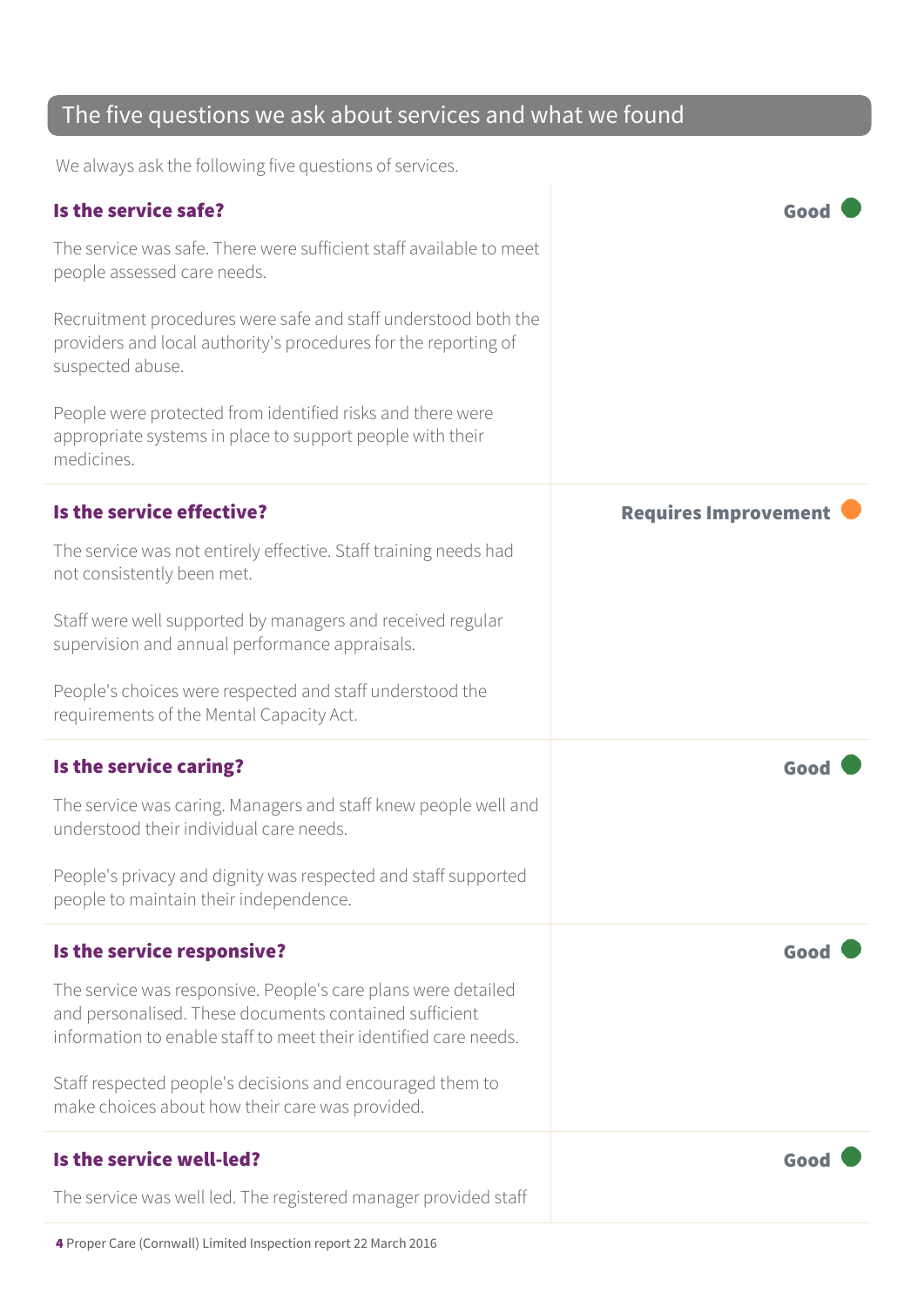with appropriate leadership and support and the staff team was well motivated.

Quality assurance systems were in use and staff performance issues were resolved appropriately.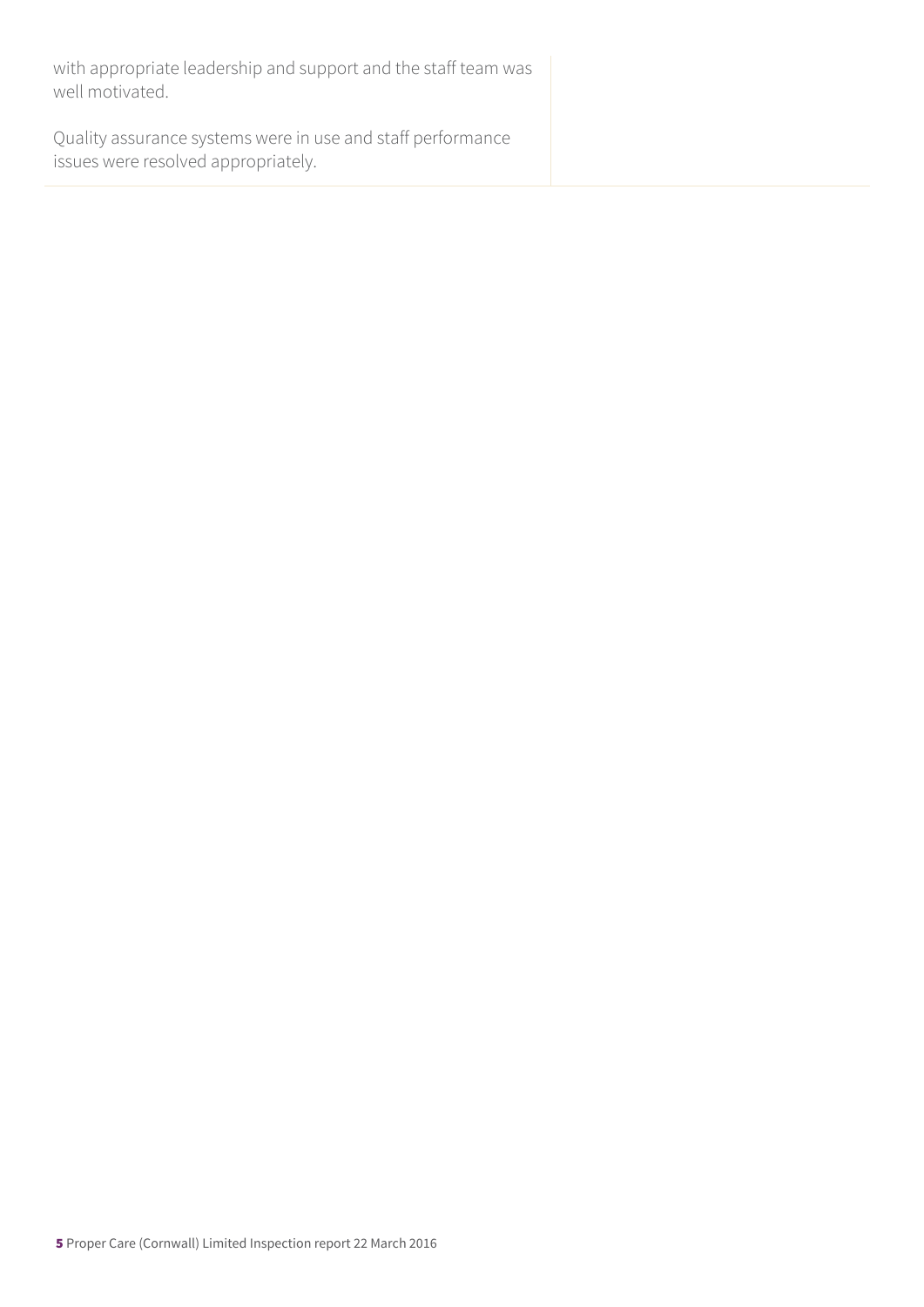

# Proper Care (Cornwall) Limited

Detailed findings

#### Background to this inspection

We carried out this inspection under Section 60 of the Health and Social Care Act 2008 as part of our regulatory functions. This inspection checked whether the provider is meeting the legal requirements and regulations associated with the Health and Social Care Act 2008, to look at the overall quality of the service, and to provide a rating for the service under the Care Act 2014.

This inspection was completed by a team of two adult social care inspectors on 3 February 2016. The service was given 24 hours' notice of the in section in accordance with our current methodology for inspection domiciliary care services.

Before the inspection we reviewed the information we held about the service and notifications we had received. A notification is information about important events which the service is required to send us by law.

During the inspection we visited two people at home and spoke with nine people and three relatives by telephone. We also spoke with seven staff, the deputy manager and the registered manager and a health and social care professional who worked with the service regularly. We also inspected a range of records. These included seven care plans, four staff files, training records, staff duty rotas, meeting minutes and the service's policies and procedures. In addition we sent survey questionnaires to 50 people supported by Proper Care; we received ten responses from people who used the service and five from people's relatives.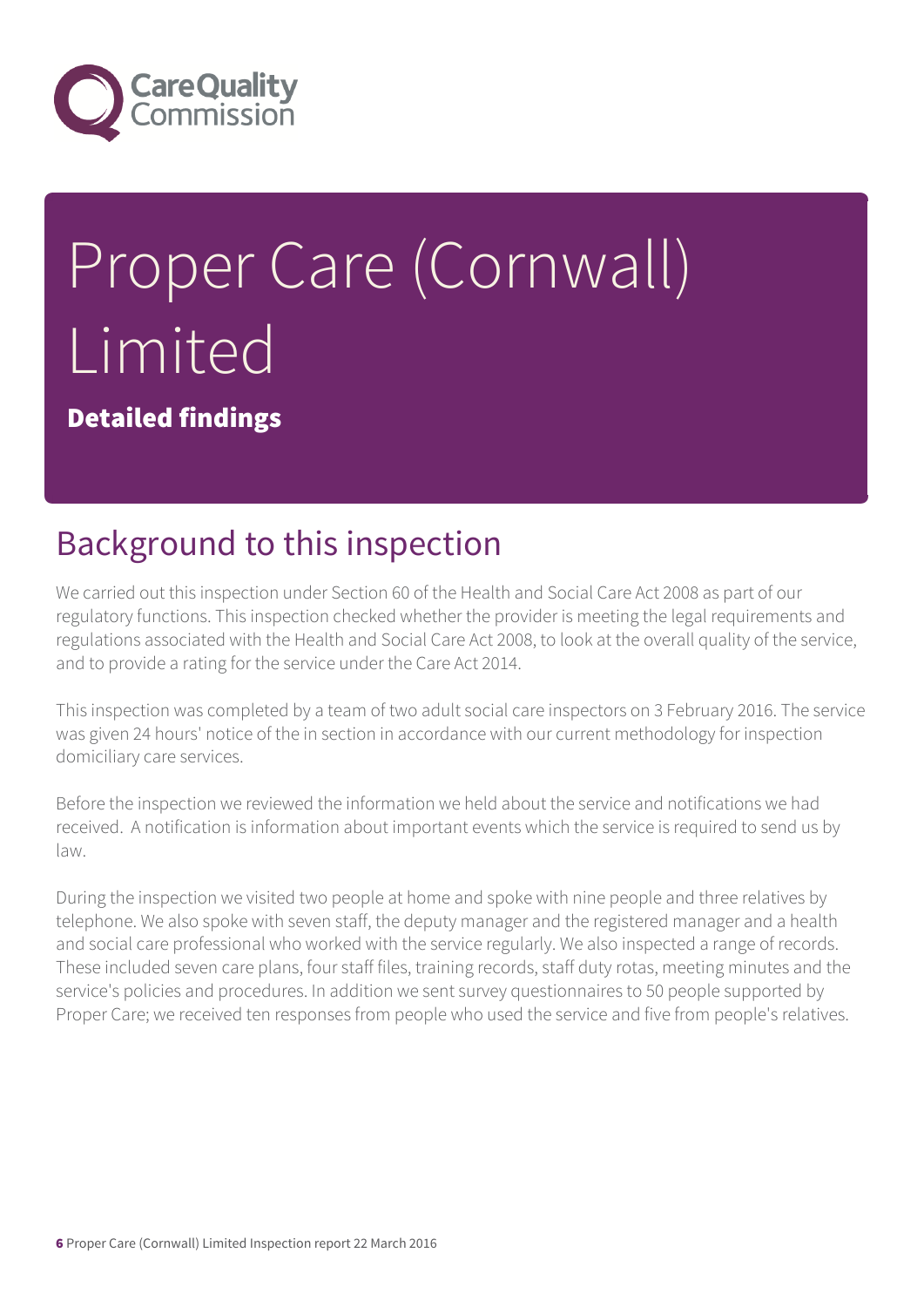#### Is the service safe?

#### Our findings

Everyone who responded to our survey told us they felt safe while being supported by staff from Proper Care. People told us; "I feel safe with them" and, "I definitely feel safe with my care staff."

There were systems in place to help ensure people were protected from abuse and avoidable harm. Staff told us they would report any concerns to the service's managers and were aware of their responsibility to report significant concerns to the local authority. Information about both the service's and local authorities safeguarding procedures was included in service user guides which were given to people during their initial care visit. In addition, posters detailing the local authorities safeguarding procedures were displayed in the service office. Records showed that concerns reported to managers had been referred to the local authority for further investigation. For example, staff had identified that one person was at increased risk due to a change in their care needs. This information had been referred to the local council and the service had worked effectively with partner organisations to help ensure the person was protected and their independence maintained.

People's care plans included detailed assessments of risk to both the person in need of care and their support staff. These assessments had been completed as part of the initial assessment process and had been regularly reviewed and updated to ensure their accuracy. For each identified risk staff were provided with detailed guidance on the actions they must take to protect the person from identified risks. For example, where people were at risk of falls their risk assessments provided detailed guidance on how staff should operate any necessary equipment to meet the person's mobility needs. The service had appropriate infection control procedures in place and supplies of personal protective equipment were available to staff from the services office.

Most people who lived independently and received support from Proper Care used a life line system to enable them to contact emergency services in the event of an emergency. People's care plans included guidance for staff to check that the person was able to reach their life line at the end of each care visit.

One person told us, "They always have an identification badge and they are very well presented." We saw that all staff had been provided with a uniform and identification badge to enable people to confirm the identity of care staff during their initial care visits.

The service had procedures in place for the prioritisation of people's care visits during adverse weather events. An assessment had been completed of each person's needs and a traffic light system used to identify care visits that were critical to people's safety. The service had also recognised that the reliability of staff vehicles was a source of risk in relation to the provision of care visits. As a result the service had purchased a company car which was available for staff to use in the event that their own vehicle broke down.

Where accidents or incidents had occurred they were investigated by the registered manager. Where these investigations identified areas where improvements could be made appropriate actions were taken to help ensure similar incidents did not reoccur.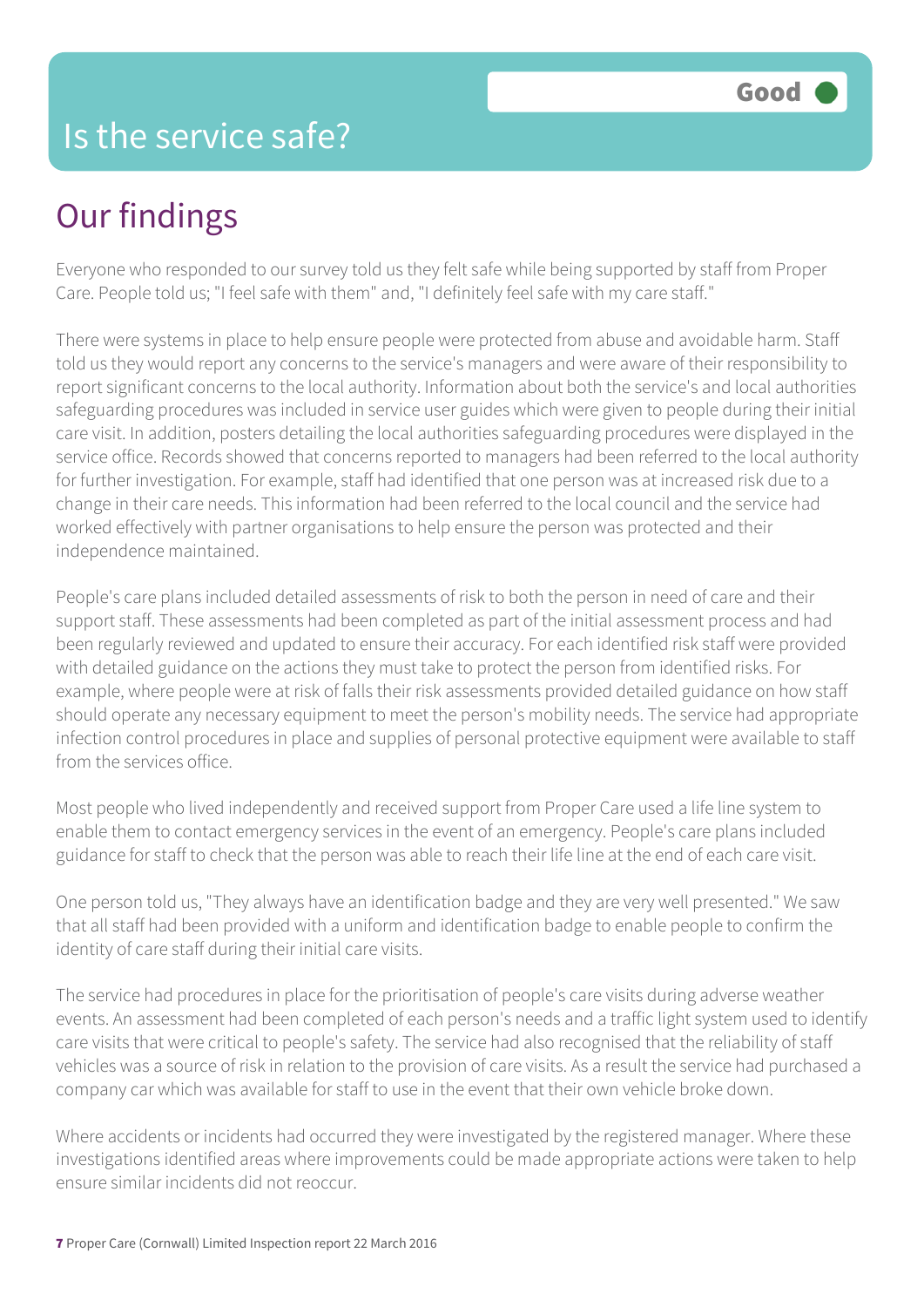Proper Care's staff recruitment procedures were robust. All applicants completed a written application form and were formally interviewed by the registered and deputy manager. Detailed records were kept of staff interviews and prospective staff member's references were checked and their identities confirmed before employment was offered. Necessary Disclosure and Barring Service (DBS) checks had been completed before each new member of staff began work. There were appropriate staff disciplinary systems in place which included procedures for the management of poor staff performance and repeated staff sickness.

We reviewed the service's visit schedules, individual staff rotas, call monitoring data and duty management records. At the time of our inspection there were sufficient numbers of staff available to provide people's planned care visits. Staff rotas included travel time between consecutive care visits and staff told us, "We do get travel time" and, "I get enough time to get from one visit to the next one."

People told us they received a schedule of planned care visits each week which informed them which members of care staff would provide each planned care visit. One person said, "I get a schedule of who is coming for the following week. The carers bring it on Saturday. I like that."

During our review of visit schedules we identified some variation in the planned timing of people's care visits. However, people told us their care visits were normally provided at the time they expected. People's comments in relation to staff arrival times included; "Very, very occasionally they are late", "Sometimes they are a little early, sometimes a little late but it doesn't matter to me. They are normally on time", "They are never late they come when they say they will" and, "They are normally on time and will let me know if they are going to be late. Basically they are on time or I get a call." Staff told us their visit schedules did not normally change unless other members of staff were unwell or people cancelled planned care visits. One staff member said, "Occasionally you are asked to do an extra visit if you have a gap in your rota but it does not happen much".

Where the service supported people to manage their medicines a full list of the person's medicines was recorded in their care plan. Staff normally prompted or reminded people to take the medicines from blister packs prepared by a pharmacist. Where people required additional support with their medicines the care plan included a medicines administration agreement which detailed the level of support the person required. Daily care records included information on support people had received with their medicines. During a recent visit to one person's home care staff had identified that significant quantities of unused medicine were being stored within the home. With the person permission managers had arranged for this unused medicine to be returned to the pharmacy for safe disposal. This demonstrated staff were alert to any potential risks associated with medicines and took action to minimise any such risk.

Where staff carried out shopping trips for people receipts were always provided and the person was asked to sign to confirm they had received the correct change.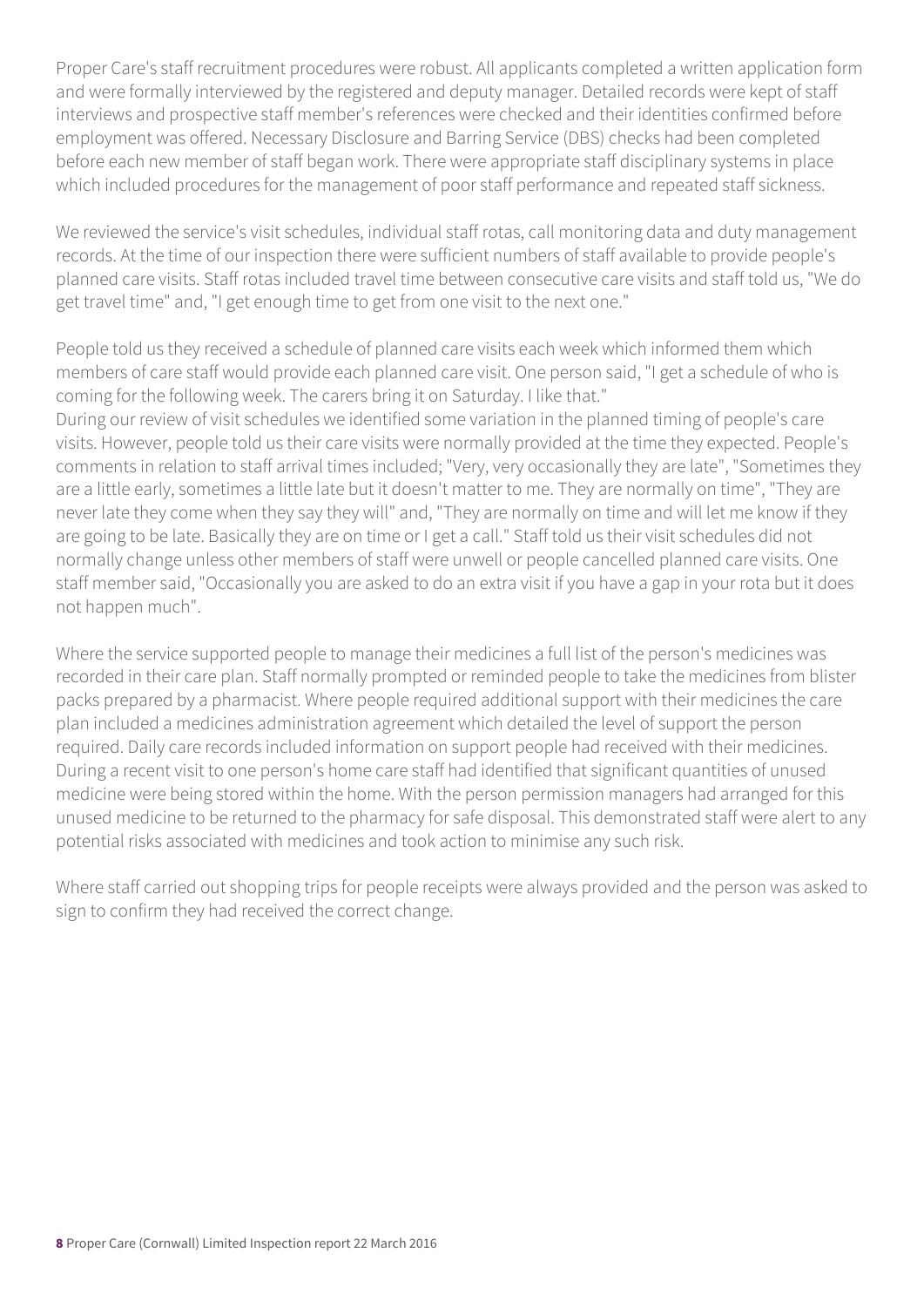#### Is the service effective?

## Our findings

Staff told us, "They [Proper Care] are very up on training." However, during our review of the service's training records we found staff had not received the appropriate training to enable them to meet people's care and support needs. We discussed this with the registered manager who was aware of the problem and told us, "We found during spot checks that staff did not seem to know what they were supposed to know" and, "Since mid December [the deputy manager] has been focused on addressing the training short fall". The registered manager explained that as a result of this issue the service's training systems were in the process of being reviewed and updated. A new staff training programme had been introduced so that each month staff would focus on a particular area of training. A number of training sessions would be provided to ensure all staff were able to attend. This system was designed to ensure all staff would receive training in a particular topic at the same time making it simpler in future to ensure all staff training was up to date.

Staff told us; "The induction was brilliant, very helpful" and, "I did three and a half days in the class room and then two weeks of shadowing." Induction training processes had also been reviewed and updated. All new staff now received training in health and safety, medicines, safeguarding, infection control and food hygiene during their first two weeks of employment. There followed a period of shadowing experienced care staff in the community. In addition, during their probationary period, staff received training in the 15 fundamental care standards in accordance with the requirements of the Care Certificate.

Staff told us they were well supported by managers and received regular supervision. Their comments included; "I feel well supported", "We get supervision regularly and spot checks as well. They check how we are doing" and, "I had a supervision quite recently, they seem to do them quite often." One senior member of staff responsible for providing staff with supervision told us, "Supervisions are reasonably up to date, I think I have four more that need to be done this month." Our review of staff records showed that staff received supervision with a senior member of staff every three months and an annual performance appraisal from the service's registered manager.

Formal staff team meetings were held regularly at Proper Care. The minutes of these meetings showed they provided staff with an opportunity to share information about people's changing care needs and discuss any other issues within the service.

Proper Care used a weekly newsletter to keep staff informed of any recent changes in the care needs of the people they supported. Where staff were asked to make changes to their planned visit schedules this was done via text message which staff were required to acknowledge.

People's care plans included information on how to effectively communicate with the person in need of support. Where appropriate staff were also provided with detailed guidance on how to help people to manage their anxiety during care visits.

The Mental Capacity Act 2005 (MCA) provides a legal framework for making particular decisions on behalf of people who may lack the mental capacity to do so for themselves. The Act requires that as far as possible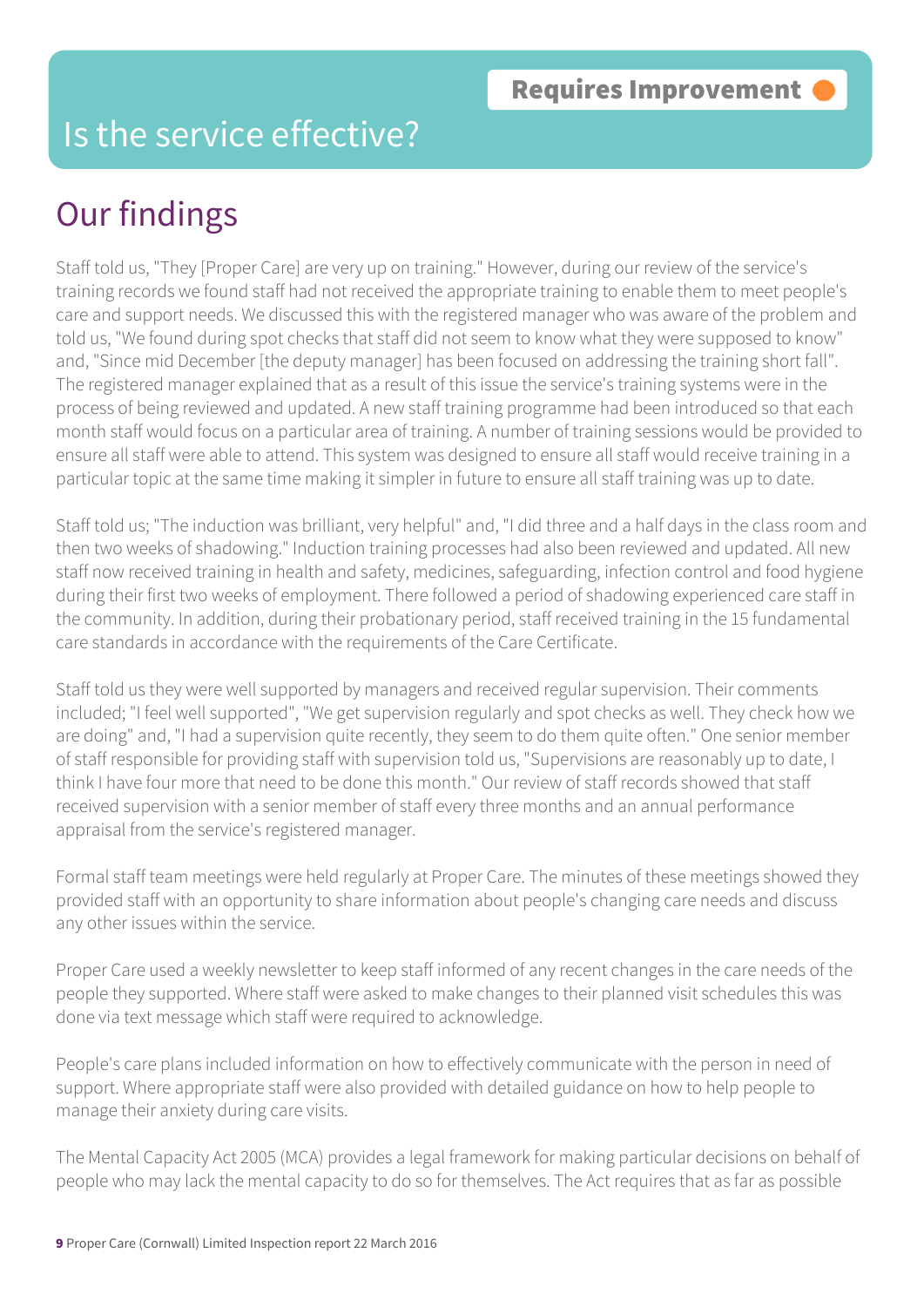people make their own decisions and are helped to do so when needed. When they lack mental capacity to take particular decisions, any made on their behalf must be in their best interests and as least restrictive as possible. We found that staff and managers under stood the requirements of the act. Managers and staff understood the requirements of this act and when asked provided examples of how they gained people's consent before providing care and supported people to make decisions and choices about how their care was provided. People had been involved in the process of developing and reviewing their care plans and had signed these documents to formally record their consent to the care as planned.

The management team worked collaboratively with health and social care professionals to help ensure people's care needs were met. The service correspondence records showed information about changes in people's care needs had been shared appropriately and the people had been supported to access a variety of professionals including; GPs, speech and language therapists, dentists and specialist nurses. People's care plans included guidance provided by health professional's on how best to support individuals. Health professionals we spoke with told us the service was, "excellent" at supporting people with complex care needs.

People's care plans included information and guidance on the support people required with meals. These records included information about the person's normal meal time routines, the support they required and information on their individual likes and preferences. For example, one person's care plan said, "Offer [person's name] breakfast of their choice. [They] will usually have two pieces of toast with marmite and a cup of tea." People's care plans included details of any specific dietary requirements and specific guidance on how to safely prepare people's meals.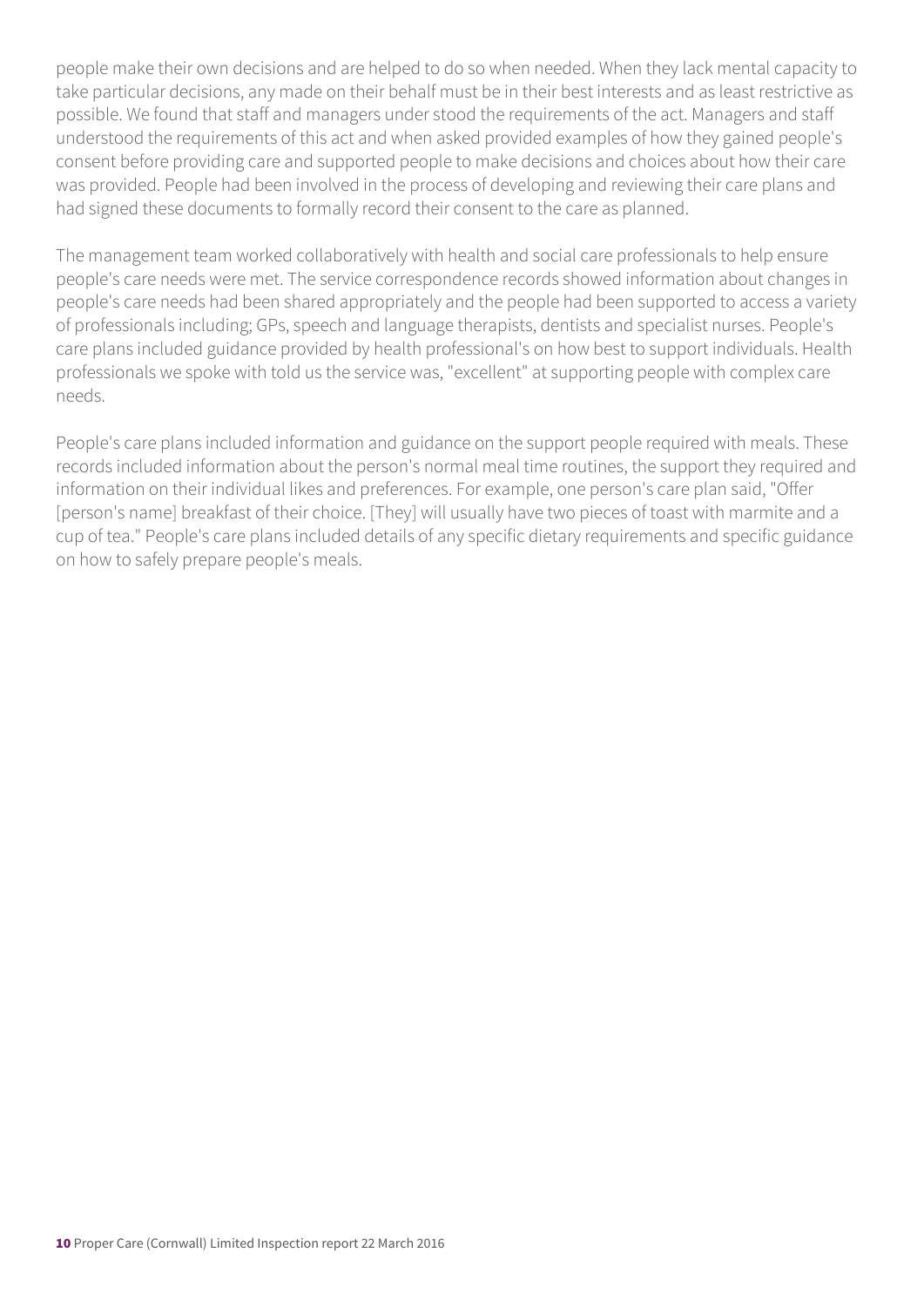### Our findings

Everyone who responded to the survey said they were happy with the care and support they received from Proper Care and people told us their care staff were kind and compassionate. Comments included; "They are absolutely delightful", "They are really pleasant people" and, "They are lovely, they are a breath of fresh air."

Throughout our inspection it was clear that office staff knew people well and understood their individual care and support needs. We overheard staff sharing information about changes to one person's care needs with office staff. It was clear from their responses that office staff knew and cared for the person whose needs had changed. In response to this information an appropriate referral was made to health professionals for additional support and a home visit was arranged. Staff told us, "The managers really know the service users as people."

People told us, "I see the same staff regularly, I get on with them", "they are my own little life lines" and, "they know my routine and I normally have the same carers. I get on very well with them. I could not do without them." One person's relative said, "The staff are always lovely. [My relative] gets on really well with them." Staff rotas and people's visit schedules showed that people regularly received support from small groups of carers who they knew well. People's preferences in relation to the gender of the care worker were recorded both within their care plans and the service's visit scheduling system. This meant office staff were always aware of people's preferences when organising visit schedules and people told us their preferences were respected. In addition where people provided positive feedback or expressed preferences in relation to specific staff these preferences were also respected where possible. The registered manager told us, "We try to rota carers that [person's name] prefers."

Everyone who responded to our survey reported that their care workers stayed for the agreed visit length. People we spoke with told us, "On no they don't rush you", "They stay long enough", "I am not rushed, they have enough time" and, "Sometimes they do have time for a chat and we always chat as they are helping me along." Staff said they had sufficient time during planned care visits to meet people's care needs and commented, "There is enough time during visits, you do not feel you have to rush people" and, "I defiantly have enough time to talk. I can stay and have a cup of tea and a chat with people, I love all the stories people tell you."

Proper Care's caring approach was demonstrated by their response to an issue that had recently been raised by a couple, one of whom was supported by the service. The person's care needs had increased and this had had impacted on their relationship. The couple had raised the issue with managers who told us, "They made it very clear it was important to them so it was important to us." Managers described how they had worked with both health professionals and care commissioners to address and resolve the issue to the couple's satisfaction.

Everyone who responded to our survey reported that they were helped to be as independent as possible. People told us their carers supported their independence and during our visits to people's homes we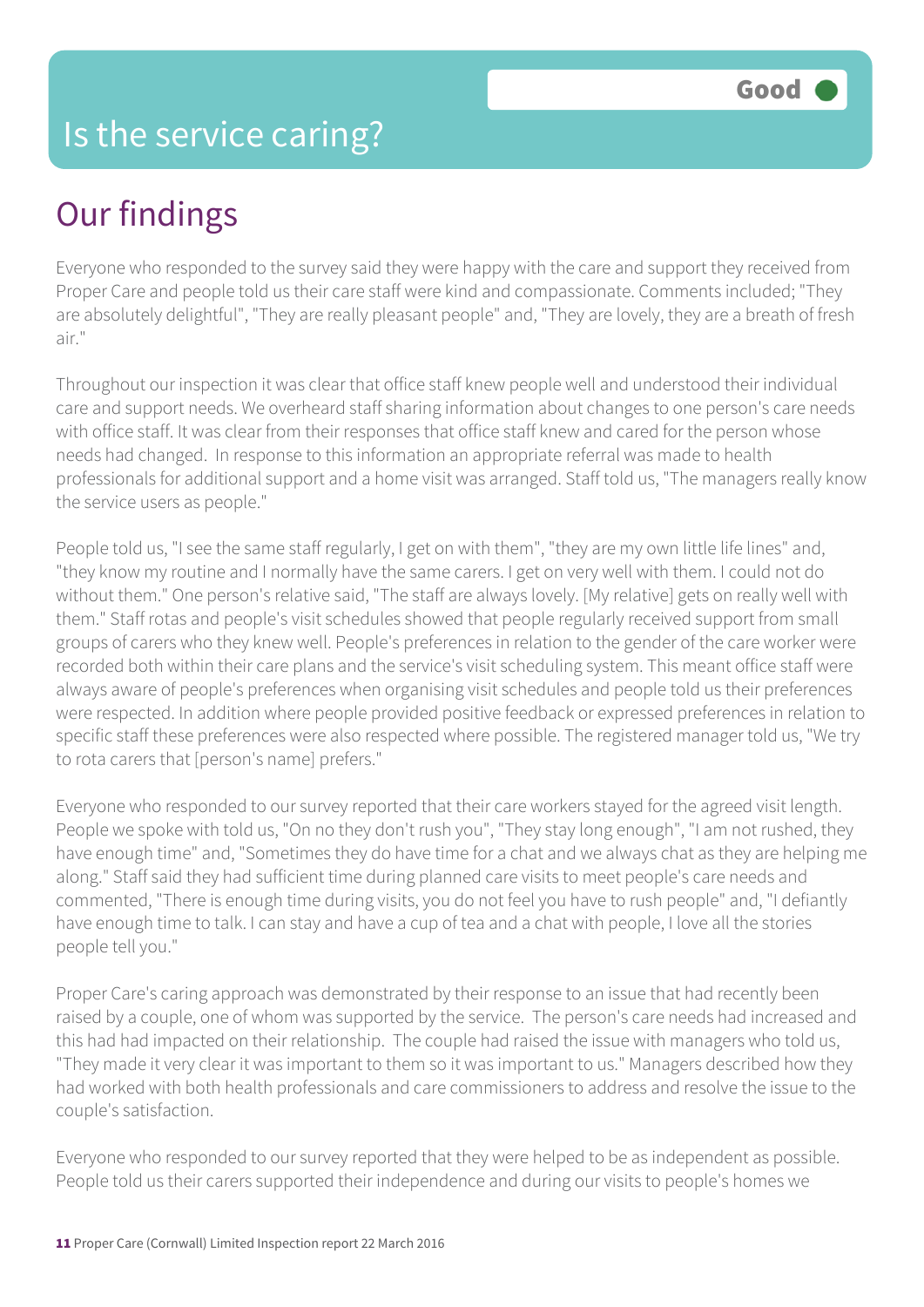observed that staff encouraged people to be as independent as possible while providing appropriate support when required. People told us they were well cared for by the care staff and said, "They always ask is there anything else they can do?"

The service was able to respond promptly on occasions when people requested additional support at short notice. For example, one person's relative had called in the morning to request an additional double handed care visit. Managers had been able to meet this additional unexpected need by making small changes to staff visit schedules without impacting on other people who used the service. One person's relative told us, "When there was a problem I phoned the office and they sent someone to sort it out. I was very pleased they weren't long and the carers came to help me out." In addition we saw the service was able to respond to requests for flexibility in planned visits times to enable people to attend social events.

Care plans included guidance for staff on how to ensure people's privacy and dignity was protected while they were receiving care. For example, care plans instructed staff to ensure that curtains were always closed before providing personal care and to protect people dignity while using equipment to help they mobilise by ensuring the person was appropriately covered. People told us; "Oh yes, they always treat me with respect. They closed the curtains for me", "They always close the curtains" and, "They always treat me with respect."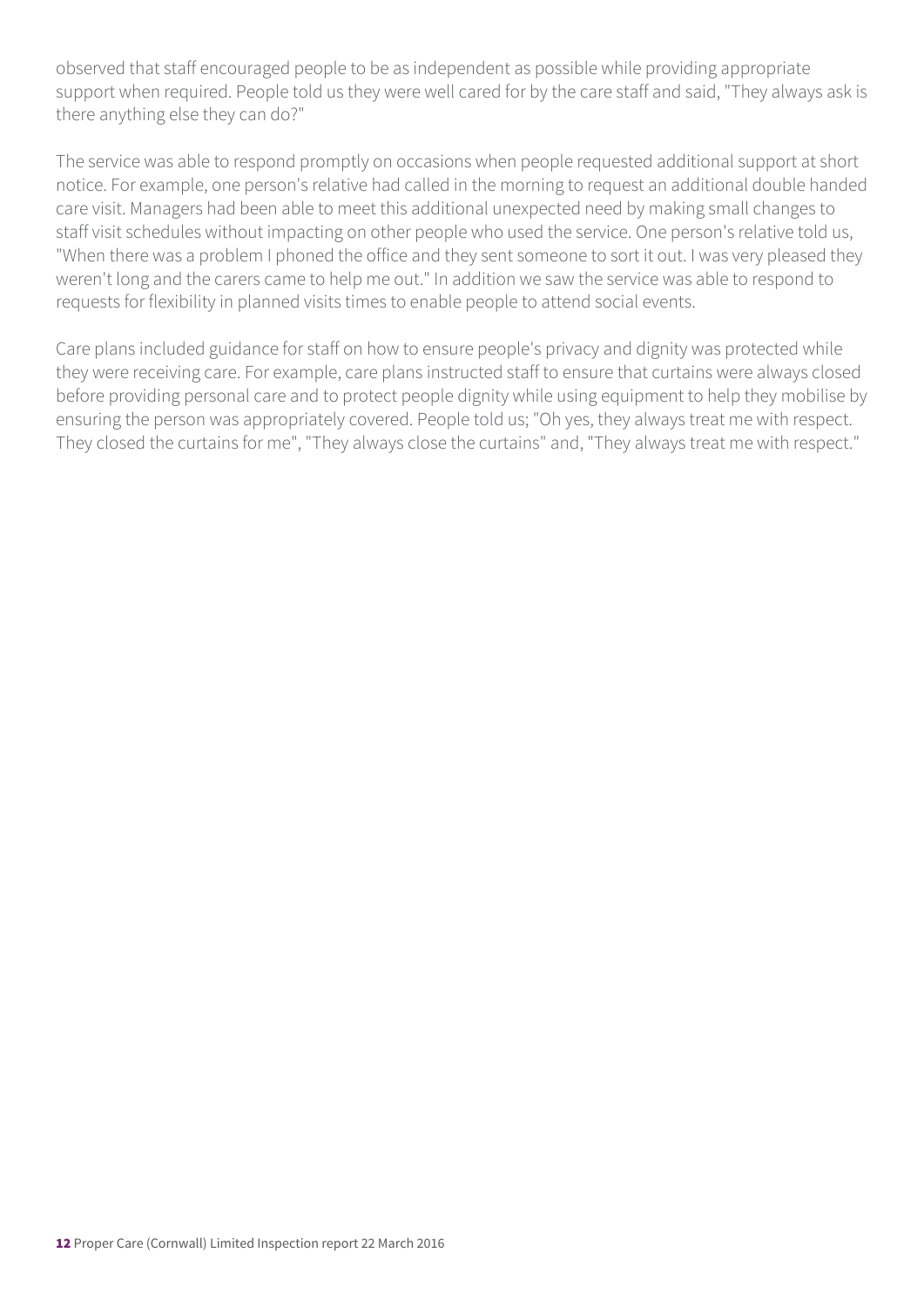## Our findings

Prior to the initial care visit the registered manager or deputy manager visited people in their own home to assess the person's care needs. During this assessment visit the person's needs and expectations were discussed in detail to ensure the service was able to meet those needs. Detailed records of these assessments were completed and this information was combined with details provided by the commissioners of the care service to form the basis of people's individual care plans. One relative told us, "They came out and did an assessment and do reassessments whenever things change." In one of the care plans we reviewed assessment visits had been conducted over two days as the person's needs were complex and the manager wished to fully understand those needs before agreeing to provide their care.

People's care plans were detailed and informative. For each care visit staff were provided with detailed instructions on the care and support to be provided and the person's individual preferences. The care plans included information about the person's medical history but limited information on people's life history and interests. It is useful to provide staff with information about people's like and interests as this can help staff to build relationships during initial care visits. Information about people's life history can help staff understand how the person's background affects their current care and support needs.

All of the care plans we looked at had been regularly reviewed to ensure they accurately reflected the person's current care needs. People and their relatives told us, "They do come every so often to talk through the care plan. It's fairly up to date", "Their records are always up to date" and, "From time to time they come to talk about the care plan, about once a year."

Daily records were completed by staff at the end of each care visit. These recorded the arrival and departure times of each member of staff and included details of the care provided, food and drinks the person had consumed as well as information about any observed changes to the persons care needs. The daily care records were signed by each member of staff present at the care visit. Daily care records were infrequently returned to the services office. Once records were returned to the service office they were reviewed and audited. Any issues with the quality of information recorded by staff, or concerns about changes to the person needs, were identified during the review process and acted on.

Care staff respected people's decisions and wishes. People commented, "I am in charge, there are no two ways about that", "I tell them what I want them to do and they always write down what they have done" and, "they always do what I want. We have a routine going that they know and we do it together." One person's relative said, "[my relative] tells them what he needs and they do it" while staff said, "I give people the choice of what they would like me to do." Care plans included information on people's choices and how staff could support them with these while helping them to stay safe. For example, in one care plan it was recorded that the person did not like to wear their lifeline. The guidance directed staff to check the life line was within the person's reach at the end of each care visit. This meant the person's wishes were respected while ensuring they were able to call for support if necessary.

People told us, "I've not had to complain", "I don't have any complaints, if I did they would know about it"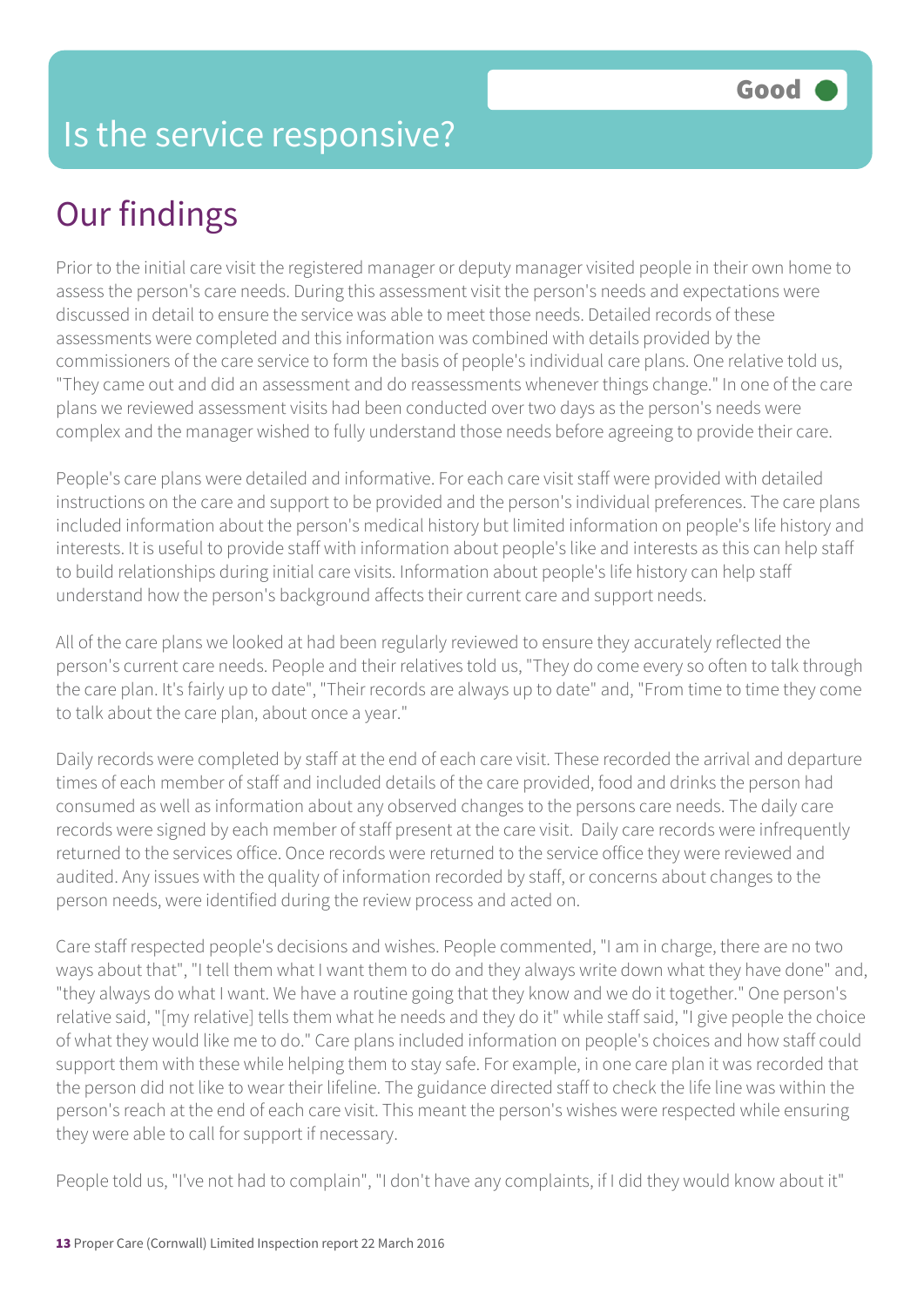and, "I cannot think of any constructive criticism to give them." There were systems in place for the management and investigation of any complaints received. Although the service's response to complaints had not always been consistently documented they had been resolved to the complainant's satisfaction. One person told us, "everything is fine, I asked them to alter a few things and that has been done." A professional commented, "They will listen and respond to people's issues."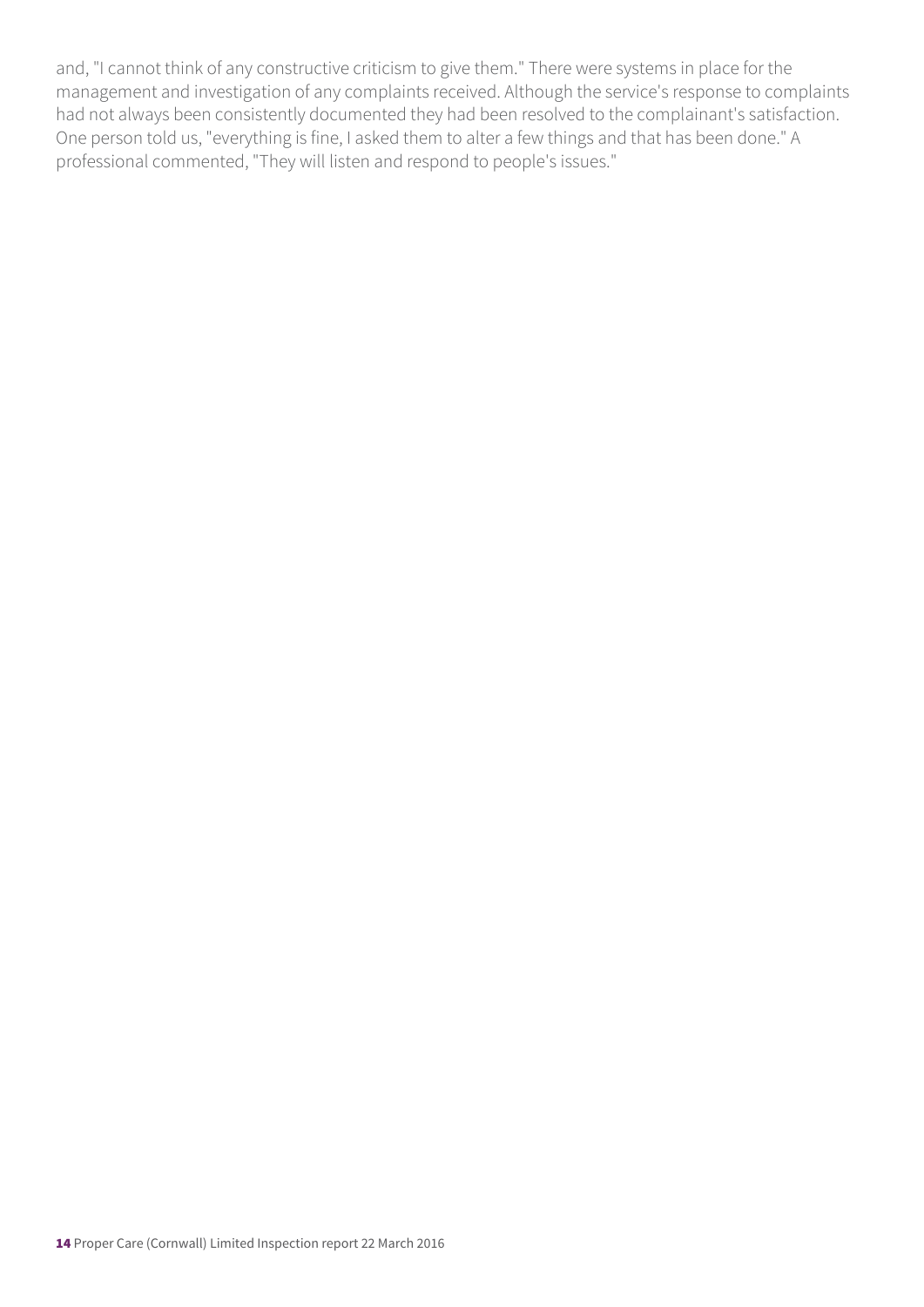#### Is the service well-led?

## Our findings

People consistently told us that Proper Care was a well-managed service and commented; "Overall I think Proper Care are pretty good", "I think it is very well run", "I think they are excellent, I am being serious. They are very, very good" and, "We are very, very thrilled with Proper Care. It's absolutely tip top."

Everyone who responded to our survey told us they would recommend Proper Care to others and people we spoke with said; "I could not recommend them highly enough" and, "I mean it sincerely, they are very good. I have recommended them to my friends and family." People's relatives told us; "I would give them ten out of ten" and, "I have recommended them to other people I know."

Staff were well motivated and told us they were well supported by the registered manager and office staff. Staff said any issues they raised with their managers were always resolved and commented; "In all honesty I absolutely love it here. They are so approachable and helpful, you never feel silly when you ask questions", "They have been amazingly supportive", "It's really good company. The boss is always there for you" and, "The managers always listen to you and they do take things on board." One staff member told us, "I have worked for other care companies but this one really is the best one."

There was an on-call manager system in place to provide care staff with support outside of office hours. Staff told us this system worked well and their comments included, "I know I can phone up at any time and they will answer, I think they do an absolutely fantastic job." Each morning there was a handover meeting between the on-call manager and office staff team to ensure all office staff were aware of any issues or events that had occurred overnight.

Managers respected and valued the staff team. All staff were encouraged to visit the service's office every Friday to collect their rota. In order to encourage staff to extend their visits to the office on Friday's cakes and other treats were provided. This created an informal, welcoming atmosphere where staff chose to spend time chatting with the manager and office staff. The registered manager valued these interactions as they provide additional opportunities for staff to share information or concerns with office staff that could then be resolved. Staff told us they enjoyed this weekly event and valued these opportunities to, "have a chat to the office staff." While the registered manager said, "the more time staff spend here, the more info we get so we have more of a feel for what is happening out there."

During their weekly visit to the service office staff received a copy of their rota for the following week, a staff newsletter with anonymised information about any changes to people's care needs and copies of planned visit schedules for the following week. Staff then delivered these visit schedules to people homes' during their next care visit. This meant people knew each day when their care staff were due to arrive and which staff would be providing their support.

The service operated a carer of the month award to recognise and celebrate staff achievements. Each time a compliment was received about a member of staff's performance their name was entered into a monthly draw. The winning member of staff was awarded with a meat hamper from a local butcher.